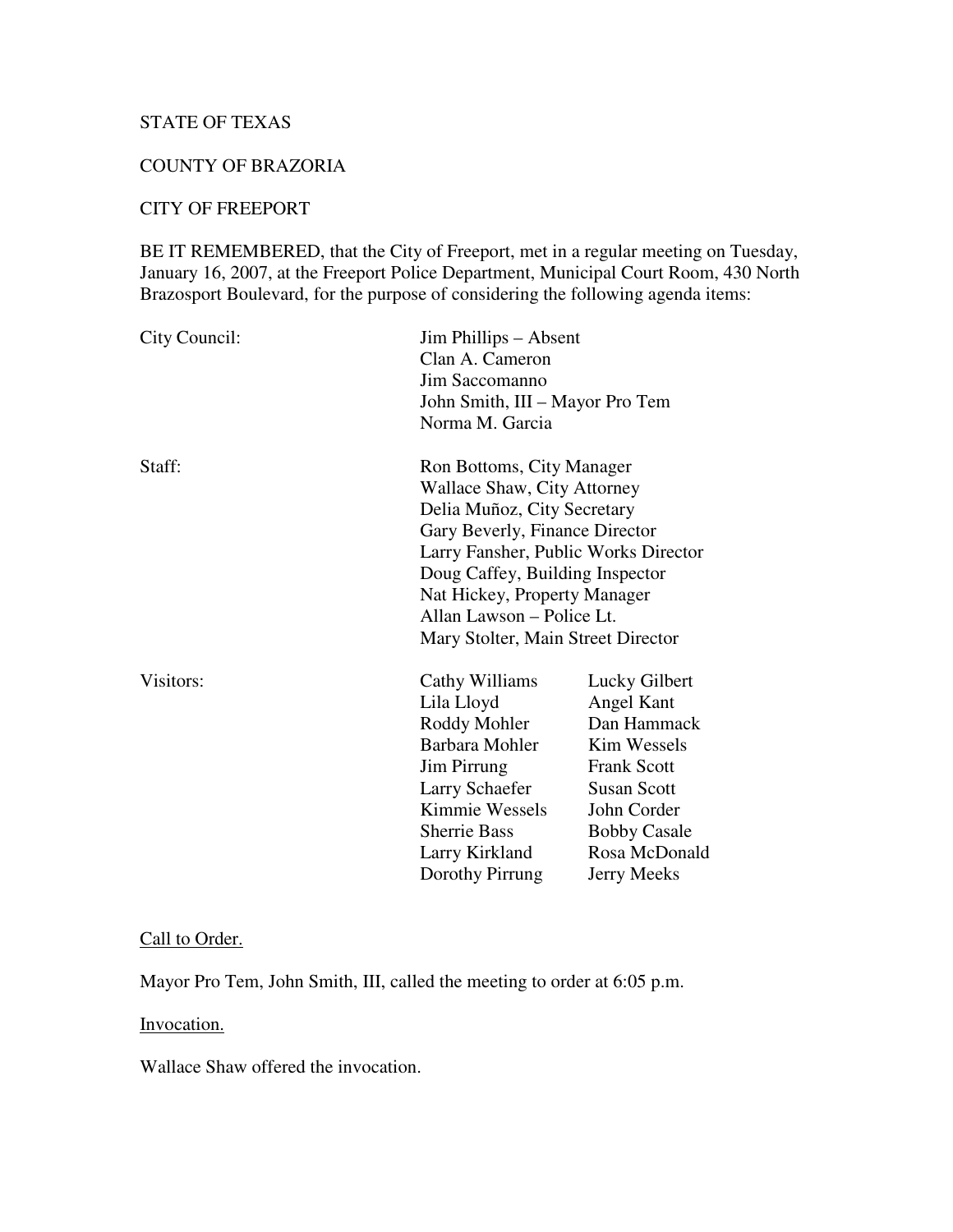### Pledge of Allegiance.

Mayor Pro Tem led the Pledge of Allegiance.

## Approval of the January 2, 2007 Council Minutes.

On a motion by Councilman Saccomanno, seconded by Councilwoman Garcia, with all present voting "aye", Council unanimously approved the minutes of January 2, 2007.

## Attending Citizens and Their Business.

Larry Schaefer complained that Mr. Bottoms had failed to return phone calls, certified letters, and failed to communicate with business investors.

## **Public Hearing**: 2nd Public Hearing on the proposed annexation of 122 acres adjacent to the Bridge Harbor Subdivision and fronting on Gulf Intracoastal Waterway.

Mayor Pro Tem, John Smith opened the public hearing at 6:07 p.m. He explained to the audience that this was the 2nd public hearing on the proposed annexation of 122 acres adjacent to the Bridge Harbor Subdivision and fronting on Gulf Intracoastal Waterway.

Angel Kant asked for a clarification of the map representing the proposed area and asked for estimated cost for utilities.

Mr. Bottom' displayed to the audience, the mapped area on a PowerPoint presentation and said that a developer would pay for most of these costs. He stated that that were no estimates at this time.

Bobby Casale asked if there was a developer behind this proposed annexation. Mr. Bottoms answered him "no", this is solely a city initiative.

Councilman Saccomanno asked if Lots 39, 40, 41 were government owned. Mr. Bottoms said "yes".

There being no further questions or comments, Mayor Pro Tem closed the public hearing at 6:18 p.m.

Consideration of the approval of a request from Capital Telecommunications, Inc. to install a fiber optic cable along SH 288 to Broad Street.

On a motion by Councilman Cameron, seconded by Councilman Saccomanno, with all present voting "aye", Council unanimously approved Mr. Bottoms' recommendation to approve a request from Capital Telecommunications, Inc. to install a fiber optic cable along State Hwy. 288 to Broad Street.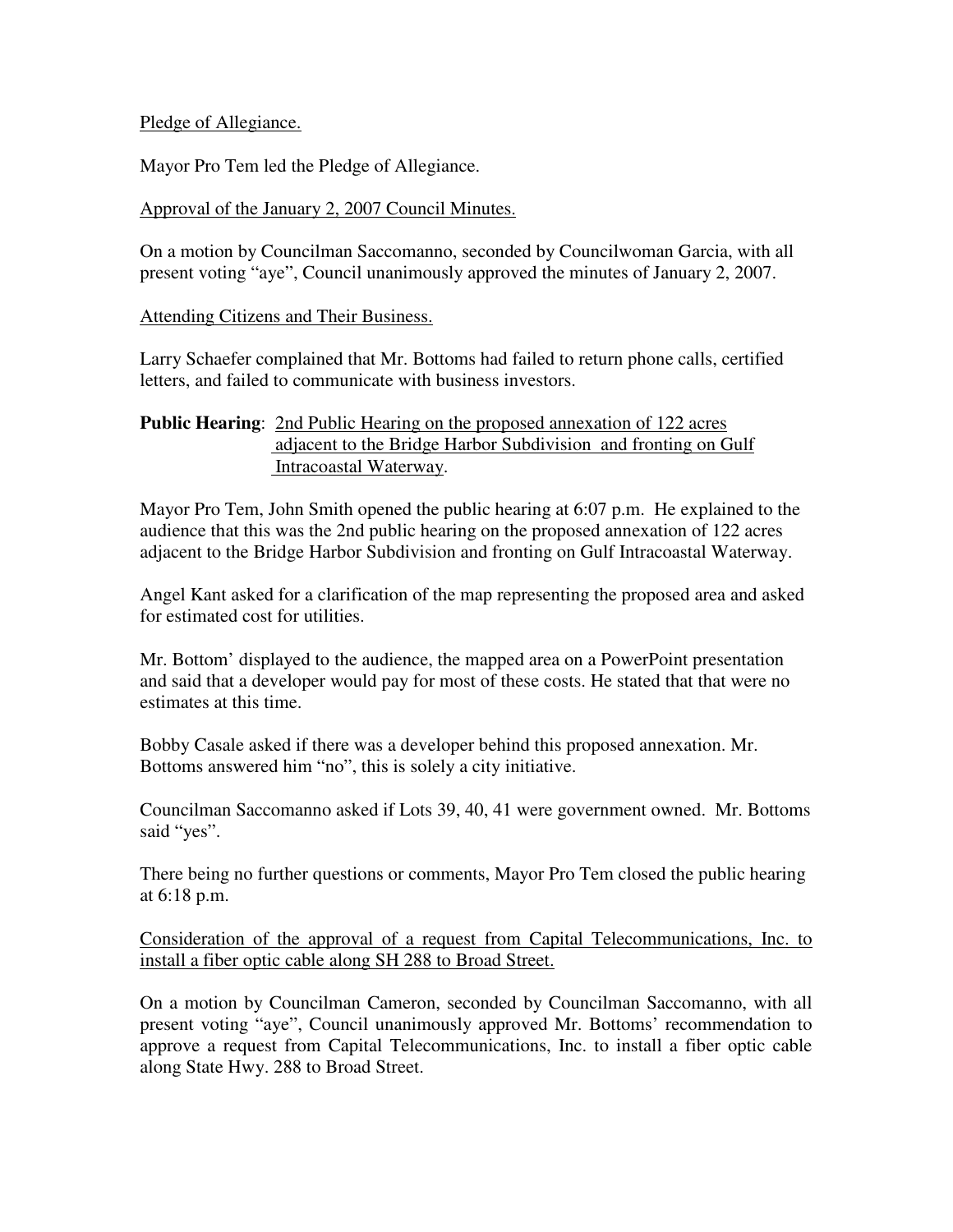Consideration of the approval of calling a Joint Public Hearing with the Planning Commission to consider granting a Specific Use Permit to board a vessel, redemption games, bingo parlor and live entertainment for the Texas Star Casino at 307 Sailfish, Bridge Harbor.

On a motion by Councilman Saccomanno, seconded by Councilwoman Garcia, with all presenting voting 3 to l, Council approved February 5, 2007 at 6:00 p.m., to schedule a joint public hearing with the Planning Commission to consider granting a Specific Use Permit to board vessel, redemption games, bingo parlor and live entertainment for the Texas Star Casino at 307 Sailfish, Bridge Harbor. Councilman Cameron opposed.

Consideration of the approval of Resolution No. 2007-2131 authorizing the Mayor and City Secretary to execute and attest, respectively, a Joint Election Agreement and contract for Election Services with the County Clerk of Brazoria County, Texas, for the May 12, 2007, regular election.

On a motion by Councilman Saccomanno, seconded by Councilwoman Garcia, with all present voting "aye", Council unanimously approved Resolution No. 2007-2131 authorizing the Mayor and City Secretary to executive and attest, respectively a Joint Election Agreement and contract for Election Services with the County Clerk of Brazoria County, Texas for the May 12, 2007,

Consideration of the approval of setting a bid date for the deck and fountain project at RiverPlace.

On a motion by Councilman Saccomanno, seconded by Councilwoman Garcia, with all present voting "aye", Council unanimously approved setting a bid date for February l5, 2007 at 2:00 p.m., for the deck and fountain project at RiverPlace.

Consideration of the approval of signing an Interlocal Agreement with H-GAC for benches and trash receptacles for Memorial Park.

On a motion by Councilman Saccomanno, seconded by Councilwoman Garcia, with all present voting "aye", Council approved Ms. Stotler's recommendation to sign an Interlocal Agreement with H-GAC. A grant contributing \$24,975.00 for 16 backless benches, 8 benches with backs and 10 trash receptacles for Memorial Park.

### Elected Official Report

Councilman Cameron reported the Freeport Library has scheduled their book sale for January 25th, 26th, 27th, 2007. The sale provides funds for the County Library. They will be updating two computers with children's programs. He attended some holiday events with excellent turn outs.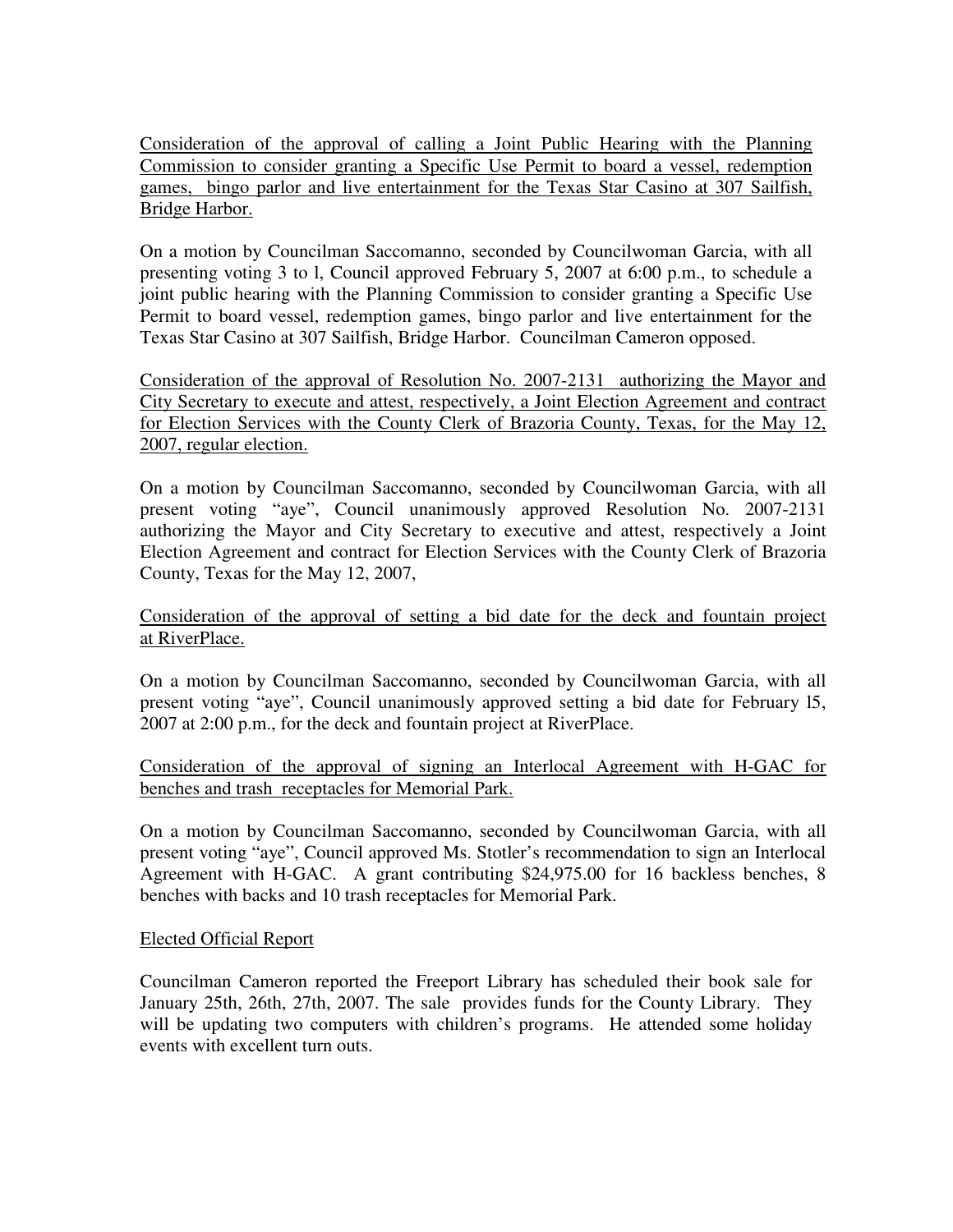Councilman Saccomano attented the Martin Luther King Banquet. He congratulated Mr. John Smith on representing Dow Texas Operations employees in Dow Human Element Campaign. The Main Street program has a new web site.

Mayor Pro Tem, John Smith thanked the Freeport Police Department and City staff for participating and supporting the Martin Luther King event. A very good event in spite of bad weather.

### **Work Session**

## Administration Report

Mr. Bottoms announced to the audience and Council that Mayor Phillips is recuperating and upgrading to crutches from a walker. We wish him a fast recovery and hope to see him back soon.

Larry Fansher crew staying busy inspite of rain issues. Also repairing pot holes and making sure bridges are sanded in case of freezing weather. In the process of forming a Veteran Memorial committee. The committee will be responsible to find funds for the memorial project should Council approve the project. The Parks Board Department continuing to work on maintenance projects; helped out with preparations for the Martin Luther King parade. The Senior Citizens met yesterday for a Bingo Day – January 15, 2007, experienced bad weather, but still had a great turn out.

Mary Stotler stated that besides the H-GAC grant, Mardi Gras festival coming up on February 16, 2007 with a parade, following with a street dance in front of On the River Restaurant, and the Masquerade Ball on the 17thth of February, 2007. This is a fund raiser for the Summertime Blues Festival.

Jerry Meeks reported that the weather is a problem, has delayed street work. Pipes are wrapped up in case of a freeze.

Lt. Allan Lawson reported that new employees are currently training. The City will be split into 4 quads, once training is complete. A very cold and wet day during the Martin Luther King parade. All went well during the parade. Mayor Pro Tem asked about the noise ordinance. Lt. Lawson said complaints were down.

Doug Caffey overwhelmed with gas test inspections due to the cold weather.

Ron Bottoms talked about the TxDot Landscaping Grant on Phase II. A TxDot grant received four years ago, will be out for bids soon, work should start early this summer.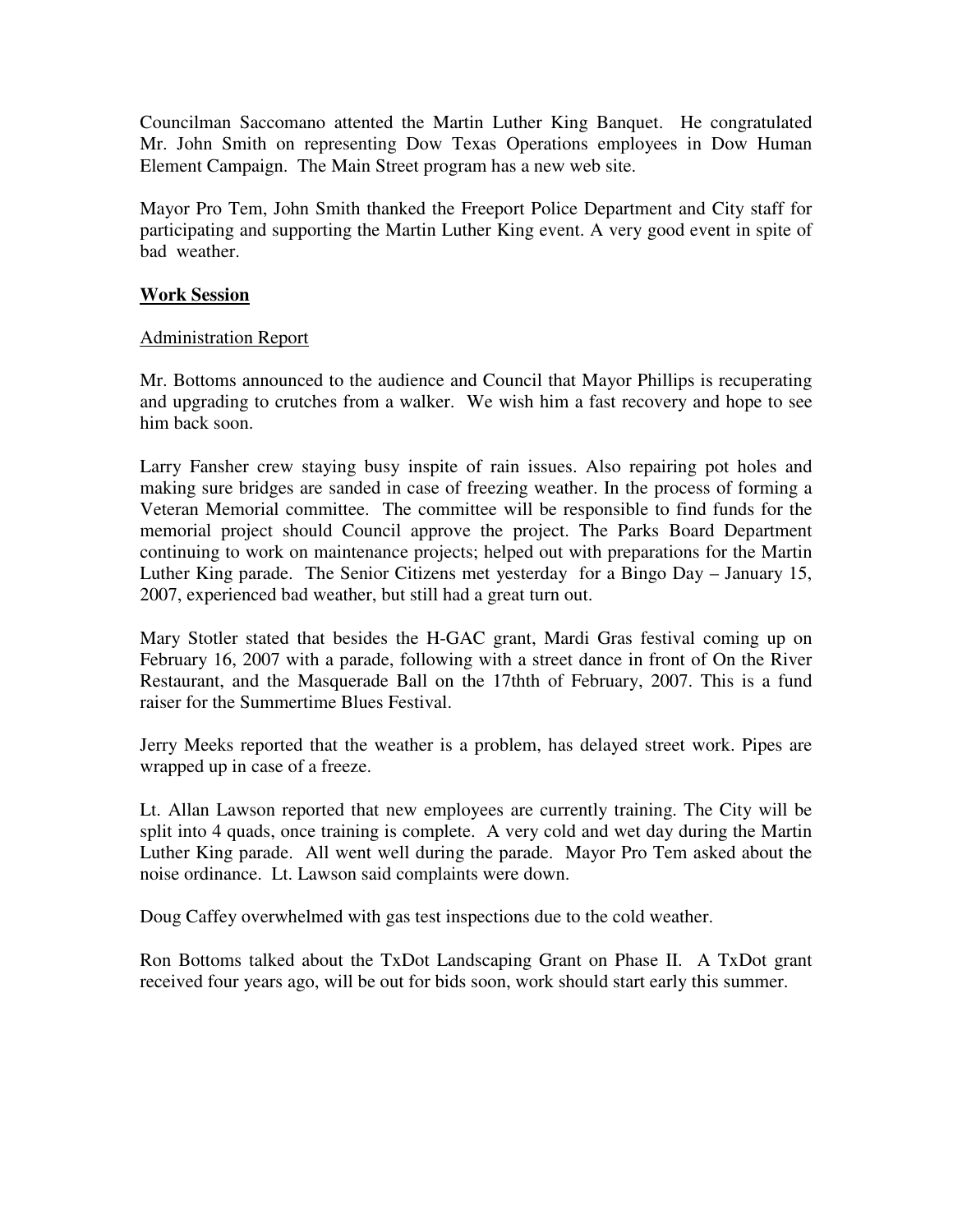## Discussion concerning dredging the Bridge Harbor canal.

Mr. Pirrung reviewed the history on the proposed dredging of the Bridge Harbor canal. He showed areas of the canal which were in poor condition. He stated that Council had approved this plan on Aug. 18, 2003. Also that the City could take ownership of the canal and assess liens on the property owners.

Mr. Shaw explained to Mr. Pirrung that he was not aware if Council wanted to take ownership of the canal, but that it would not be impossible to dredge the canals and assess property owners. The City does not have the authority according to Legislature. His advised Mr. Pirrung to resurrect a homeowner's association or a non-profit organization to take ownership of the canal, then dredging could proceed.

Bobby Joe Casale opposed the City's involvement with the proposed dredging. He said this was a private issue, anybody owning property in Bridge Harbor should dredge the canal at their own expense, should not be mandated by the City. He also stated that the EPA has identified containments in the closed Gulfco Marine Maintence site and felt that the City should not be responsible for stirring up the canal.

Mayor Pro Tem, John Smith requested more information on the legality of the canal and more data because of possible liability issues.

## Gary Beverly, Finance Director, Financial Report.

Gary Beverly reviewed financials for the quarter ending 12/31/06. He stated that revenues were up 4.7 % compared to last year, due primary to increases in Sales Tax, Industrial District Taxes, and the Dow donation for the RiverPlace deck. Expenses were up 3.5 % compared to last year, primarily due to increases in legal services. Compared to budget, Revenues are slightly down and expenses are flat compared to last year. We currently have \$8,971,852 in cash, with \$949,319 restricted for various reasons, leaving \$8,022,533 unrestricted within the appropriate fund. There has been \$249,349 (11.9% of the budget) spent in capital purchases including 2-backhoes, mowers, roof replacement at Fire Station One, as well as various budgeted vehicles. The City has 3 outstanding debt issues which as of 12/31/06 have a balance of \$6,043.000.

### Discussion concerning relocating the Yellowstone Paddlewheeler to Freeport.

Mr. Bottoms discussed the on going negations with Ken and Linda Wright on relocating their cruise operation, paddlewheeler to the Old Brazos River in Freeport. He proposed a 2 year agreement, boarding fee, temporary allowing them to dock at Freeport Community House on 2<sup>nd</sup> Street. The paddlewheeler would initially moor at the Old Brazos River near Freeport River Place. He discussed the ambiance and opportunities for Freeport and recommended that Freeport assist in their relocation.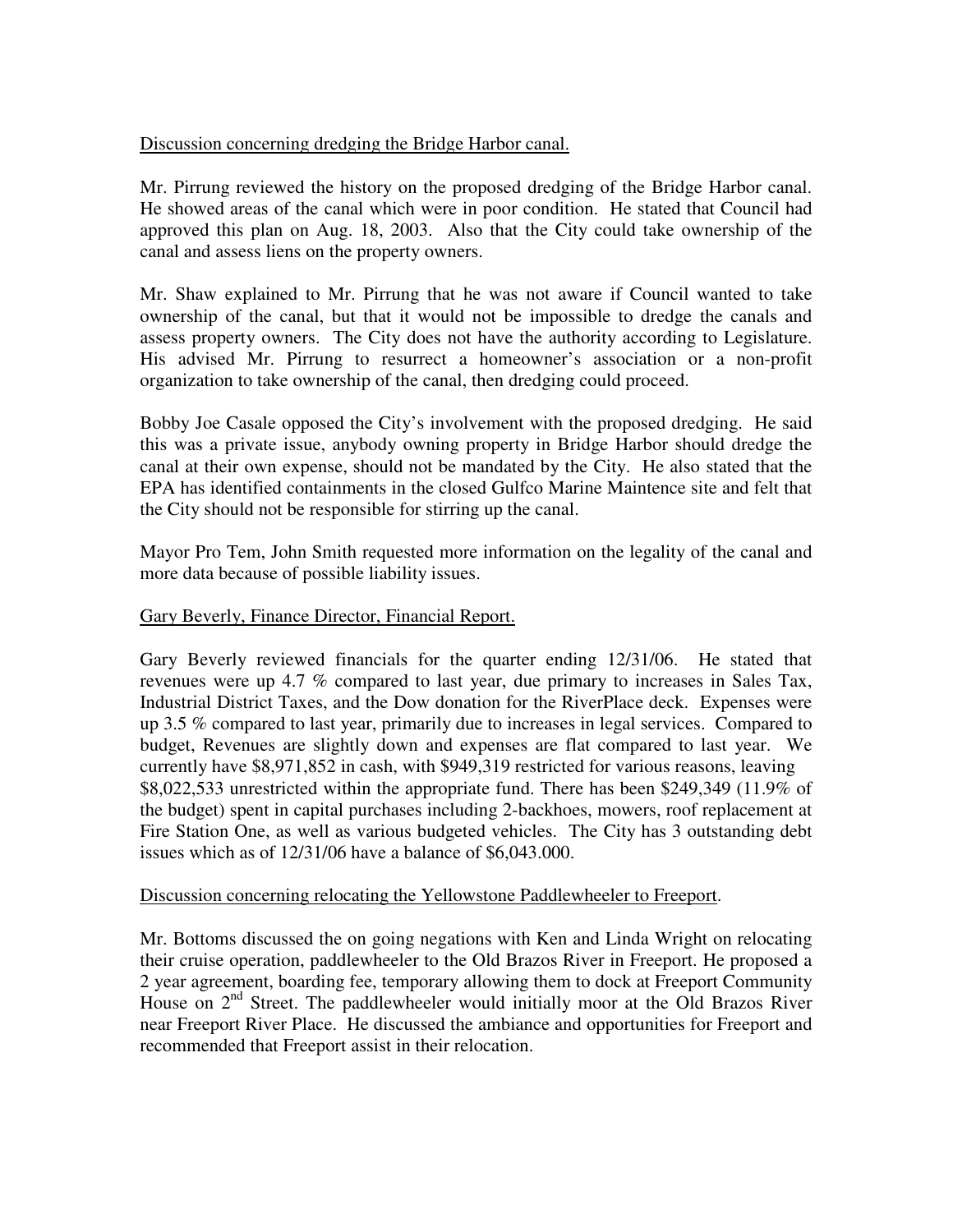Mayor Pro Tem, John Smith closed the work session and opened the executive session at 8: 25 p.m.

## **Executive Session**

- A. Section 551.071 Government Code Consultation with City Attorney concerning pending or contemplated litigation settlement offers or other matter in which his duty to the City Council under the Texas Disciplinary Rules of Professional Conduct of the State Bar of Texas clearly conflicts with Chapter 551, Government Code, to wit:
	- (1) Western Seafood Company/Western Shellfish, et al.
	- (2) Marina
	- (3) C.C. Adams, et al.

Mayor Pro Tem, John Smith, III reconvened the open session at 9:15 p.m.

### **Adjourn**

On a motion by Councilman Cameron, seconded by Councilman Saccomanno, with all present voting "aye", the meeting was adjourned at 9:15 p.m. Attest:

\_\_\_\_\_\_\_\_\_\_\_\_\_\_\_\_ \_\_\_\_\_\_\_\_\_\_\_\_\_\_\_\_\_\_\_\_\_\_\_\_\_

Delia Muñoz<br>
City Secretary<br>
City Secretary<br>
City Secretary<br>
City Secretary<br>
City Secretary<br>
City Secretary<br>
City Secretary<br>
City Secretary<br>
City Secretary<br>
City Secretary<br>
City Secretary<br>
City Secretary<br>
City Secretary<br>
C Mayor Pro Tem